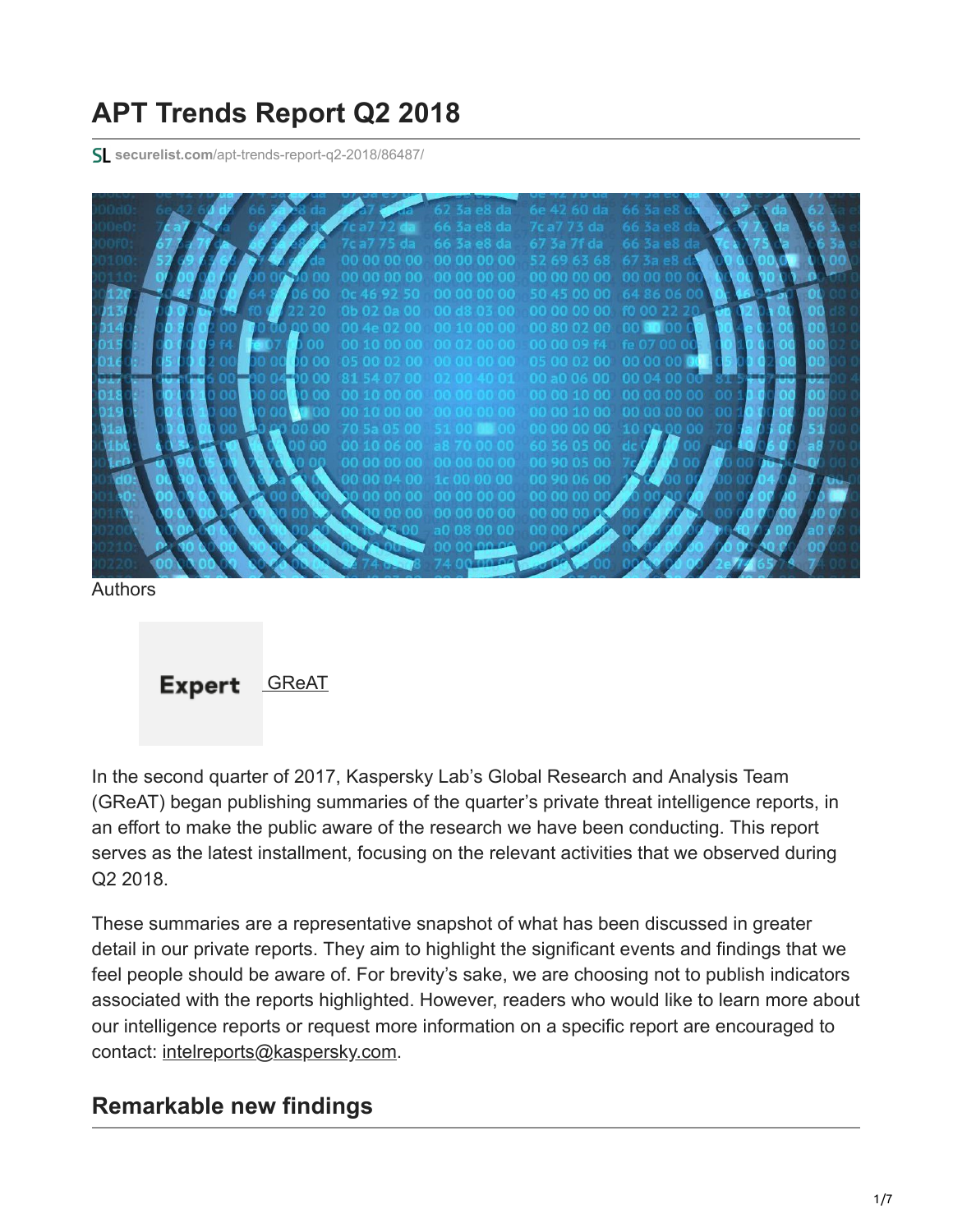We are always interested in analyzing new techniques used by existing groups, or in finding new clusters of activity that might lead us to discover new actors. Q2 2018 was very interesting in terms of APT activity, with a remarkable campaign that reminds us how real some of the threats are that we have been predicting over the last few years. In particular, we have warned repeatedly how ideal networking hardware was for targeted attacks, and that we had started seeing the first advanced sets of activity focusing on these devices.

In terms of well-known groups, **Asian actors** were the most active by far.

Lazarus/BlueNoroff [was suspected](https://securingtomorrow.mcafee.com/mcafee-labs/hidden-cobra-targets-turkish-financial-sector-new-bankshot-implant/) of targeting financial institutions in Turkey as part of a [bigger cyberespionage campaign. The same actor was also suspected of a campaign](https://www.welivesecurity.com/2018/04/03/lazarus-killdisk-central-american-casino/) against an online casino in Latin America that ended in a destructive attack. Based on our telemetry, we further observed Lazarus targeting financial institutions in Asia. Lazarus has accumulated a large collection of artefacts over the last few years, in some cases with heavy code reuse, which makes it possible to link many newly found sets of activity to this actor. One such tool is the Manuscrypt malware, used exclusively by Lazarus in many recent attacks. The US-CERT released a [warning](https://www.us-cert.gov/ncas/analysis-reports/AR18-165A) in June about a new version of Manuscrypt they call TYPEFRAME.

### **Malware Analysis Report (AR18-165A)**

MAR-10135536-12 - North Korean Trojan: TYPEFRAME

Original release date: June 14, 2018

Print **Struct** Send **B** Share

### **Notification**

This report is provided "as is" for informational purposes only. The Department of Homeland Security (DHS) does not provide any warranties of any kind regarding any information contained within. The DHS does not endorse any commercial product or service, referenced in this bulletin or otherwise.

This document is marked TLP:WHITE. Disclosure is not limited. Sources may use TLP:WHITE when information carries minimal or no foreseeable risk of misuse, in accordance with applicable rules and procedures for public release. Subject to standard copyright rules, TLP:WHITE information may be distributed without restriction. For more information on the Traffic Light Protocol, see http://www.us-cert.gov/tlp.

#### **Summary**

#### **Description**

This Malware Analysis Report (MAR) is the result of analytic efforts between the Department of Homeland Security (DHS) and the Federal Bureau of Investigation (FBI). Working with U.S. Government partners, DHS and FBI identified Trojan malware variants used by the North Korean government. This malware variant is known as TYPEFRAME. The U.S. Government refers to malicious cyber activity by the North Korean government as HIDDEN COBRA. For more information on HIDDEN COBRA activity, visit https://www.us-cert.gov/hiddencobra.

DHS and FBI are distributing this MAR to enable network defense and reduce exposure to North Korean government malicious cyber activity.

### *US-CERT alert on Manuscrypt/TYPEFRAME malware used by Lazarus*

Even if it is unclear what the role of Lazarus will be in the new geopolitical landscape, where North Korea is actively engaged in peace talks, it would appear that financially motivated activity (through the BlueNoroff and, in some cases, the Andariel subgroup) continues unabated.

**More Analysis Reports**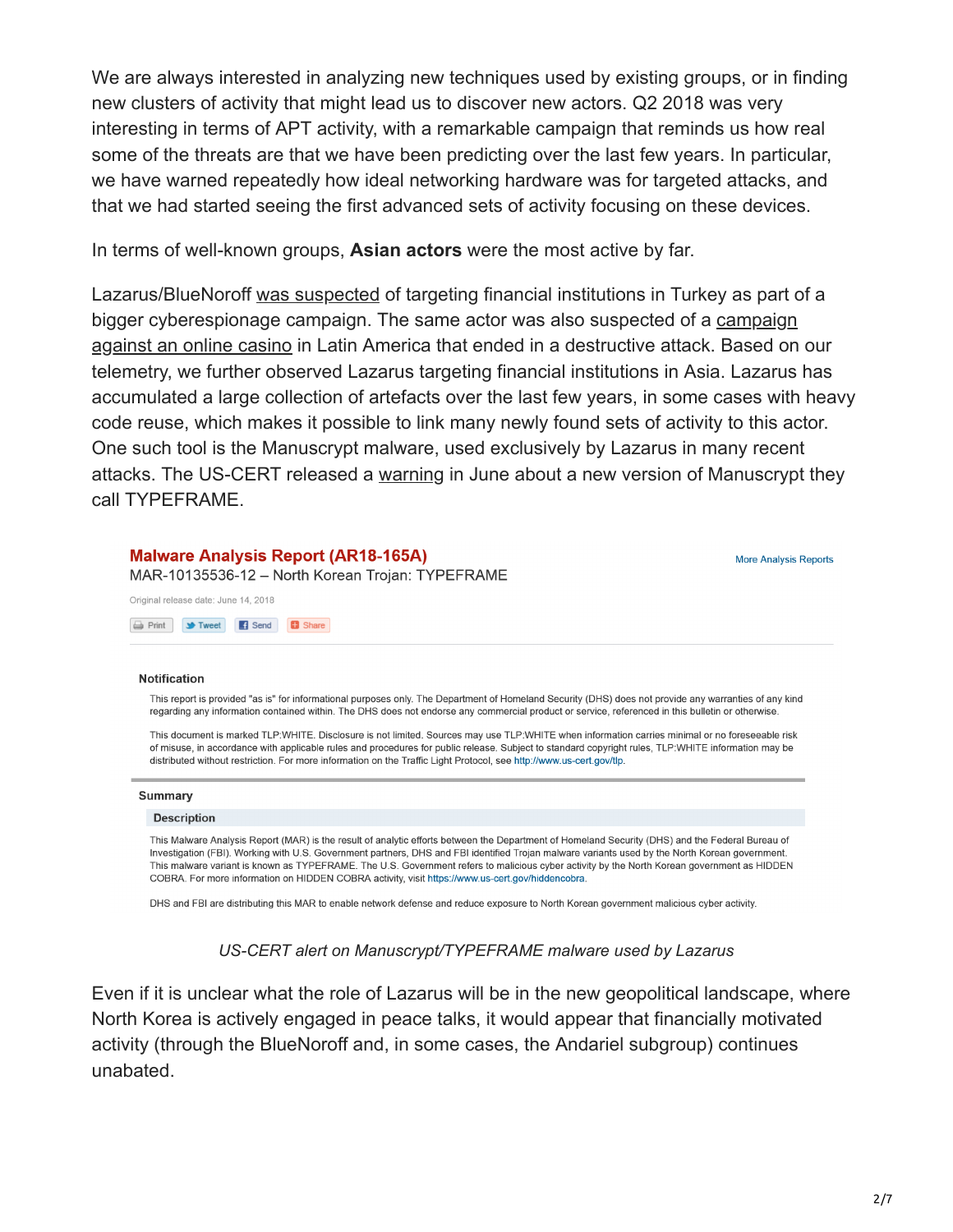Possibly even more interesting is the relatively intense activity by Scarcruft, also known as Group123 and Reaper. Back in January, Scarcruft [was found](https://www.krcert.or.kr/data/secNoticeView.do?bulletin_writing_sequence=26998) using a zero-day exploit, CVE-2018-4878 to target South Korea, a sign that the group's capabilities were increasing. In the last few months, the use of Android malware by this actor has been discovered, as well as a new campaign where it spreads a new backdoor we call POORWEB. Initially, there was suspicion that Scarcruft was also behind the CVE-2018-8174 zero day [announced](http://blogs.360.cn/blog/cve-2018-8174-en/) by Qihoo360. We were later able to confirm the zero day was actually distributed by a different APT group, known as [DarkHotel](https://securelist.com/the-darkhotel-apt/66779/).

The overlaps between Scarcruft and Darkhotel go back to 2016 when we [discovered](https://securelist.com/cve-2016-4171-adobe-flash-zero-day-used-in-targeted-attacks/75082/) Operation Daybreak and Operation Erebus. In both cases, attacks leveraged the same hacked website to distribute exploits, one of which was a zero day. We were later able to separate these as follows:

| Operation Exploit |                                  | Actor |
|-------------------|----------------------------------|-------|
|                   | Daybreak CVE-2016-4171 DarkHotel |       |
| Erebus            | CVE-2016-4117 Scarcruft          |       |

DarkHotel's Operation Daybreak relied on spear-phishing emails predominantly targeting Chinese victims with a Flash Player zero day. Meanwhile, Scarcruft's Operation Erebus focused primarily on South Korea.



 $\textcircled{4} \quad \textcircled{5} \quad \textcircled{7} \quad \textcircled{8} \quad \textcircled{9} \quad \textcircled{9}$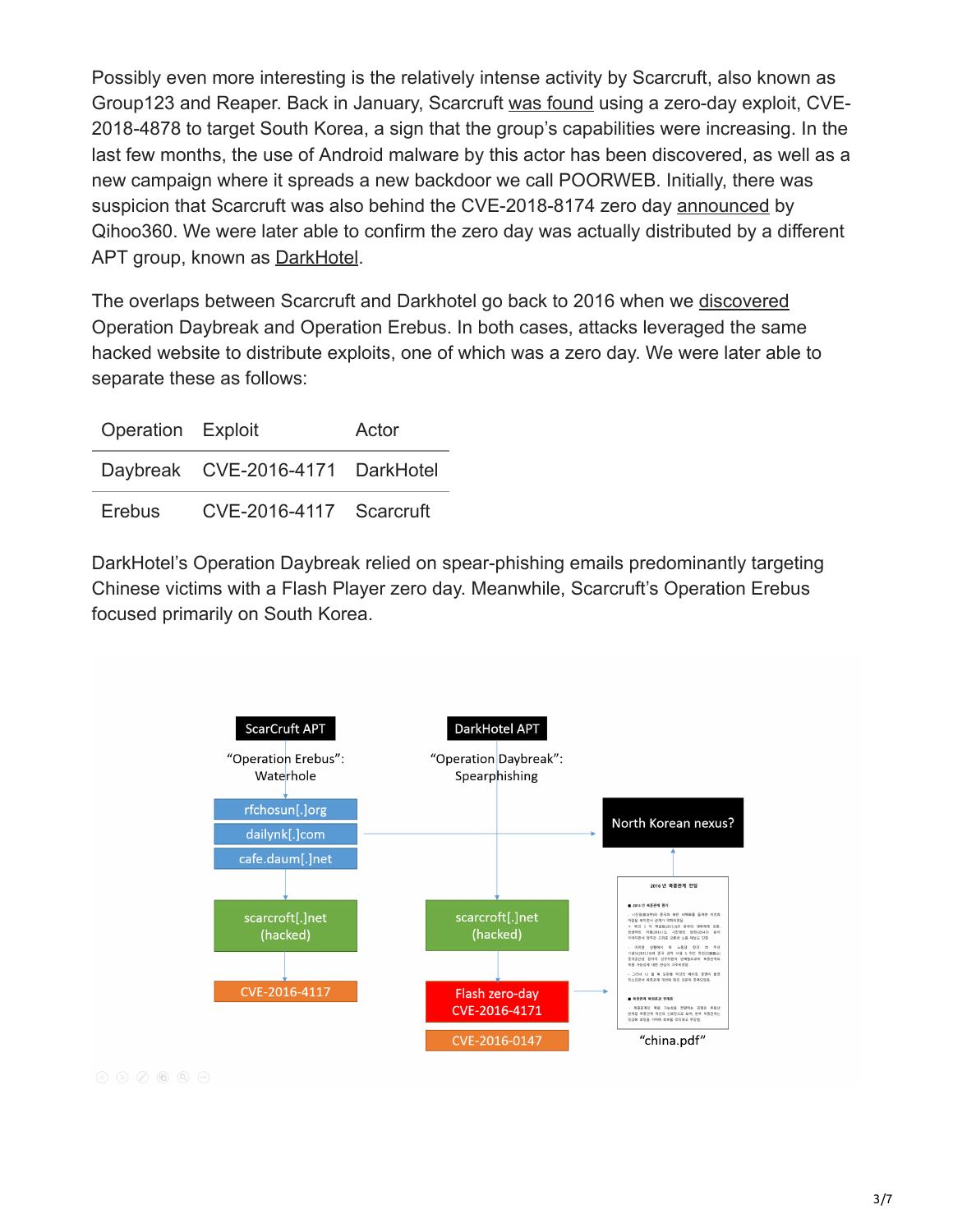Analysis of the CVE-2018-8174 exploit used by DarkHotel revealed that the attacker was [using URLMoniker to invoke Internet Explorer through Microsoft Word, ignoring any defau](https://securelist.com/root-cause-analysis-of-cve-2018-8174/85486/)lt browser preferences on the victim's computer. This is the first time we have observed this. It is an interesting technique that we believe may be reused in future for different attacks. For more details check our Securelist Blog: "[The King is Dead. Long Live the King!"](https://securelist.com/root-cause-analysis-of-cve-2018-8174/85486/).

We also observed some relatively quiet groups coming back with new activity. A noteworthy example is [LuckyMouse](https://securelist.com/luckymouse-hits-national-data-center/86083/) (also known as APT27 and Emissary Panda), which abused ISPs in Asia for waterhole attacks on high profile websites. We wrote about LuckyMouse targeting national data centers in June. We also discovered that LuckyMouse unleashed a new wave of activity targeting Asian governmental organizations just around the time they had gathered for a summit in China.

Still, the most notable activity during this quarter is the VPNFilter campaign attributed by the FBI to the Sofacy and Sandworm (Black Energy) APT groups. The campaign targeted a large array of domestic networking hardware and storage solutions. It is even able to inject malware into traffic in order to infect computers behind the infected networking device. We have provided an [analysis](https://securelist.com/vpnfilter-exif-to-c2-mechanism-analysed/85721/) on the EXIF to C2 mechanism used by this malware.

This campaign is one of the most relevant examples we have seen of how networking hardware has become a priority for sophisticated attackers. The data provided by our colleagues at Cisco Talos indicates this campaign was at a truly global level. We can confirm with our own analysis that traces of this campaign can be found in almost every country.

## **Activity of well-known groups**

It seems that some of the most active groups from the last few years have reduced their activity, although this does not mean they are less dangerous. For instance, it was publicly reported that Sofacy started using new, freely available modules as last stagers for some victims. However, we observed how this provided yet another innovation for their arsenal, with the addition of new downloaders written in the Go programming language to distribute Zebrocy.

There is possibly one notable exception to this supposed lack of activity. After the Olympic Destroyer campaign last January against the Pyeongchang Winter Olympic games, we [observed](https://securelist.com/olympic-destroyer-is-still-alive/86169/) new suspected activity by the same actor (we tentatively called them Hades) in Europe. This time, it seems the targets are financial organizations in Russia, and biological and chemical threat prevention laboratories in Europe and Ukraine.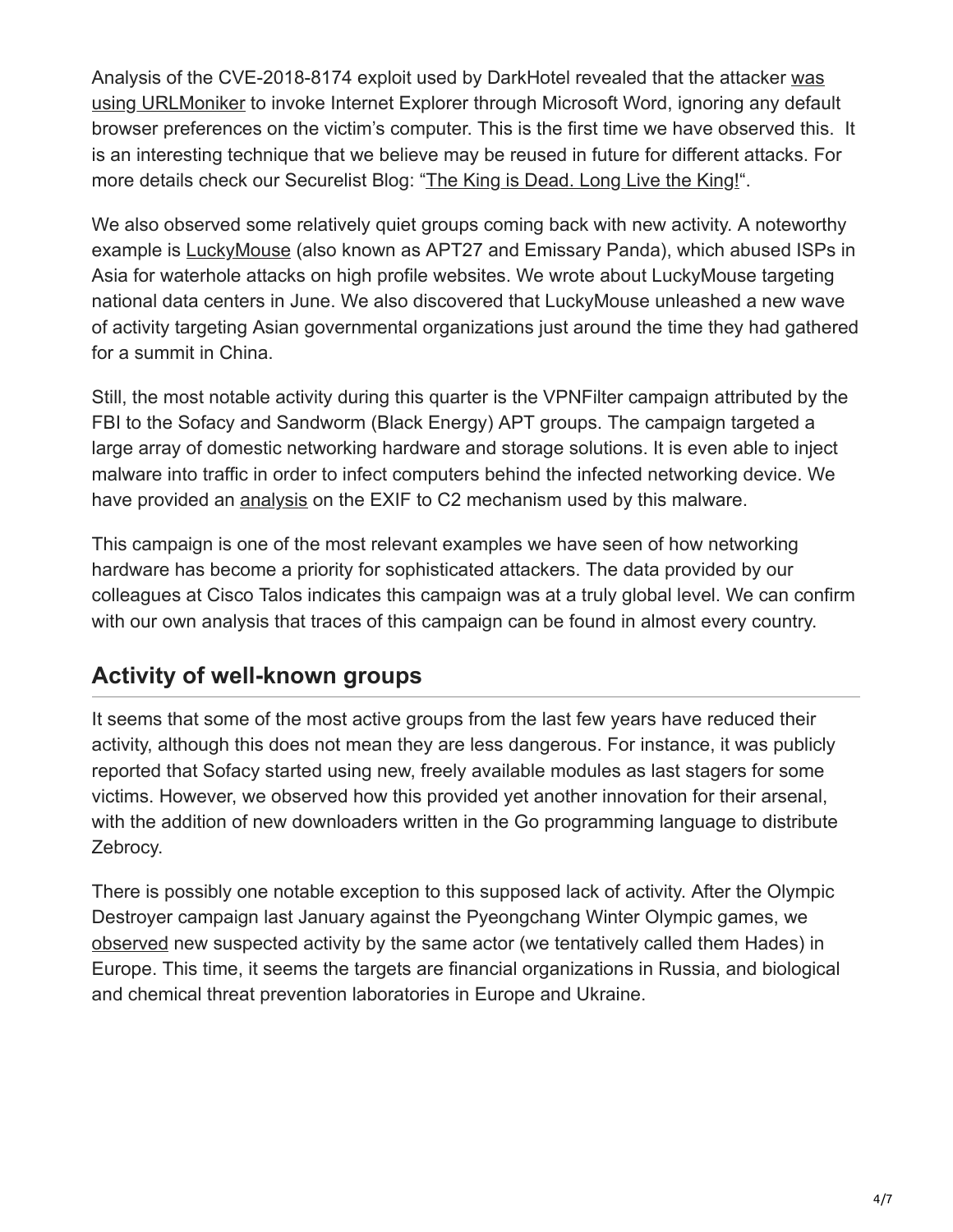# **Targets of recent Olympic Destroyer attacks**

In May-June 2018 Kaspersky Lab discovered new spear-phishing documents related to Olympic Destroyer. The threat actor had previously attacked Winter Olympics infrastructure.



But even more interesting is the resemblance between the TTPs and OPSEC of the Olympic Destroyer set of activity and those of Sofacy. Olympic Destroyer is a master of deception, so this may be yet another false flag, but so far we connect, with low to medium confidence, the Hades group activity to Sofacy.

One of the most interesting attacks we detected was an implant from Turla (attributed to this actor with medium confidence) that we call LightNeuron. This new artefact directly targets Exchange Servers and uses legitimate standard calls to intercept emails, exfiltrate data and even send mails on behalf of the victims. We believe this actor has been using this technique since maybe as early as 2014, and that there is a version affecting Unix servers running Postfix and Sendmail. So far we have seen victims of this implant in the Middle East and Central Asia.

### **Newcomers and comebacks**

Every now and then, we are surprised to see old actors that have been dormant for months or even years distributing new malware. Obviously, this may be caused by a lack of visibility, but regardless of that, it indicates that these actors are still active.

One good example would be WhiteWhale, an actor that has been extremely quiet since 2016. We detected a new campaign last April where the actor was distributing both the Taidoor and Yalink malware families. This activity was almost exclusively targeting Japanese entities.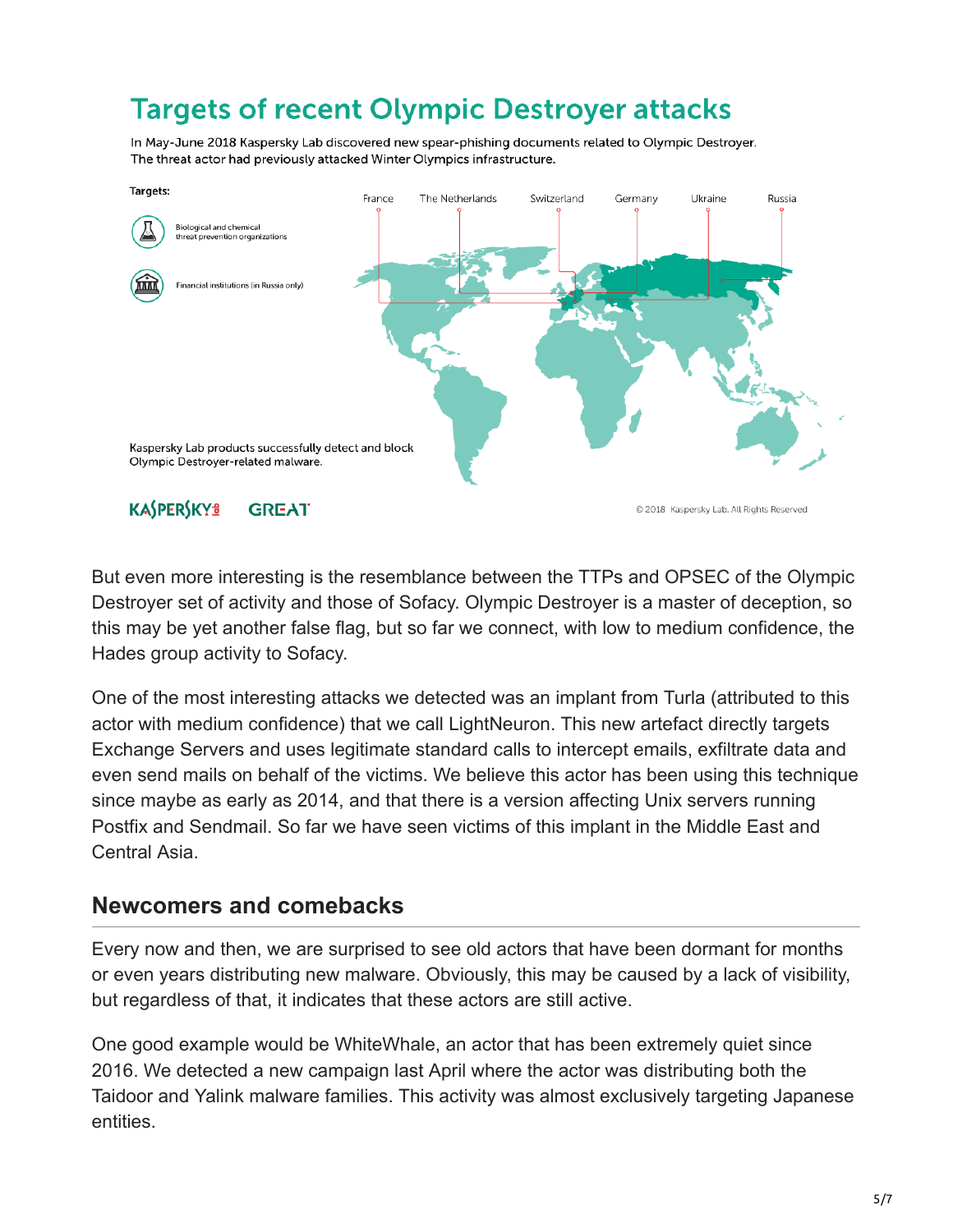Following the intense diplomatic activity around the North Korea peace talks and the subsequent summit with the U.S. president in Singapore, Kimsuky decided to take advantage of this theme to distribute its malware in a new campaign. A massive update to its arsenal in late 2017 and early 2018 was mobilized in a new wave of spear-phishing emails.

We also discovered a new low-sophistication set of activity we call Perfanly, which we couldn ´t attribute to any known actor. It has been targeting governmental entities in Malaysia and Indonesia since at least 2017. It uses custom multistage droppers as well as freely available tools such as Metasploit.

Between June and July, we observed a battery of attacks against various institutions in Kuwait. These attacks leverage Microsoft Office documents with macros, which drop a combination of VBS and Powershell scripts using DNS for command and control. We have observed similar activity in the past from groups such as Oilrig and Stonedrill, which leads us to believe the new attacks could be connected, though for now that connection is only assessed as low confidence.

## **Final thoughts**

The combination of simple custom artefacts designed mainly to evade detection, with publicly available tools for later stages seems to be a well-established trend for certain sets of activity, like the ones found under the 'Chinese-speaking umbrella', as well as for many newcomers who find the entry barrier into APT cyberespionage activity non-existent.

The intermittent activity by many actors simply indicates they were never out of business. They might take small breaks to reorganize themselves, or to perform small operations that might go undetected on a global scale. Probably one of the most interesting cases is LuckyMouse, with aggressive new activity heavily related to the geopolitical agenda in Asia. It is impossible to know if there is any coordination with other actors who resurfaced in the region, but this is a possibility.

One interesting aspect is the high level of activity by Chinese-speaking actors against Mongolian entities over the last 10 months. This might be related to several summits between Asian countries – some related to new relations with North Korea – held in Mongolia, and to the country's new role in the region.

There were also several alerts from NCSC and US CERT regarding Energetic Bear/Crouching Yeti activity. Even if it is not very clear how active this actor might be at the moment (the alerts basically warned about past incidents), it should be considered a dangerous, active and pragmatic actor very focused on certain industries. We recommend checking [our latest analysis](https://securelist.com/energetic-bear-crouching-yeti/85345/) on Securelist because the way this actor uses hacked infrastructure can create a lot of collateral victims.